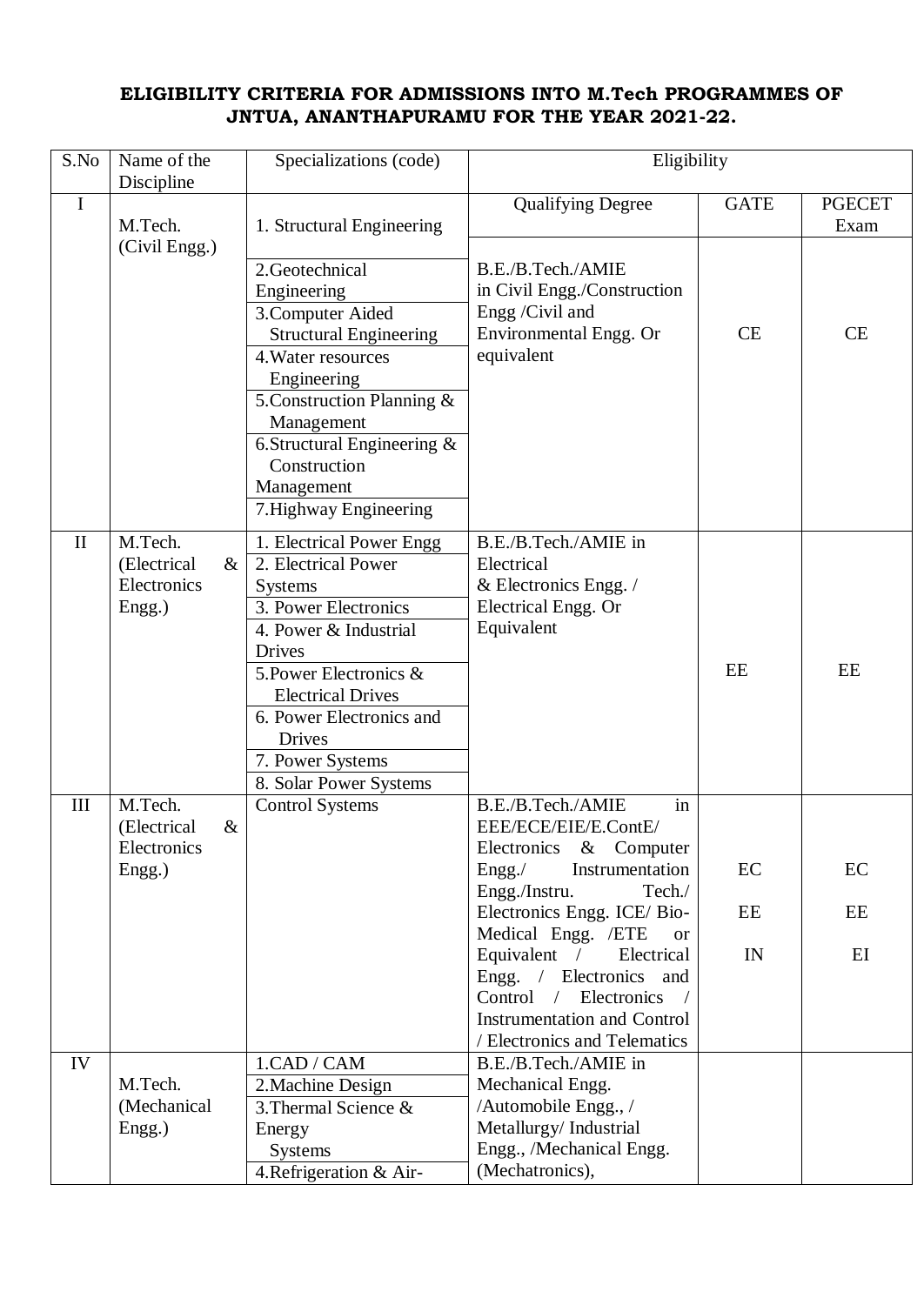|           |                                                         | Conditioning<br>5. Advanced IC Engines<br>6.Product design<br>7. Advanced Manufacturing<br>Systems<br>8. Thermal Engineering<br>9. Production Engineering<br>$\&$<br><b>Engineering Design</b><br>10. Production Engineering<br>11. Quality Engineering<br>and<br>Management<br>12. Renewable Energy                            | /Mechanical Engg.<br>(Production) / Aeronautical<br>Engineering / Production<br>Engineering./Industrial and<br>Production Engineering/<br>Marine Engineering /<br>Mechatronics / Mining<br>Engg. / Industrial<br>Production / Mechanical<br>Marine / or equivalent                                                         | <b>ME</b><br>AE<br>PI<br>MT<br><b>MN</b> | <b>ME</b>            |
|-----------|---------------------------------------------------------|---------------------------------------------------------------------------------------------------------------------------------------------------------------------------------------------------------------------------------------------------------------------------------------------------------------------------------|----------------------------------------------------------------------------------------------------------------------------------------------------------------------------------------------------------------------------------------------------------------------------------------------------------------------------|------------------------------------------|----------------------|
| V         | M.Tech.<br>(Electronics $\&$<br>Communication<br>Engg.) | 1. Digital Electronics &<br><b>Communication Systems</b><br>2. Electronics &<br>Communication Engg.<br>3. Communication<br>Systems<br>4. Communication and<br><b>Signal Processing</b>                                                                                                                                          | B.E./B.Tech./AMIE in<br>ECE/<br>Electronics and<br>Telecommunicatons<br>/Telecommunications/<br>Electronics & Telematics                                                                                                                                                                                                   | EC                                       | EC                   |
| <b>VI</b> | M.Tech.<br>(Electronics $\&$<br>Communication<br>Engg.) | 1. Digital Systems &<br><b>Computer Electronics</b><br>2. Embedded Systems<br>3. VLSI Design<br>4. VLSI System Design<br>5. VLSI & Embedded<br><b>Systems</b><br>6. Micro & Nano<br>Electronics<br>7. VLSI and Embedded<br><b>Systems Design</b><br>8. Embedded Systems and<br><b>VLSI</b><br>9. Internet of Things<br>10. VLSI | B.E./B.Tech./AMIE in ECE<br>/ EEE / CSE / Electronics &<br>Computers Engg./ ETE/<br>IT/CSIT/Electronics &<br>Control<br>Engg./Instrumentation<br>Engg./Instrumentation<br>Technology / EIE /<br>Electronics Engg.,/Bio-<br>Medical Engg./ AMIETE<br>and Electronics and<br>Telematics Engg. /<br>Electronics or equivalent | EC<br>EE<br>CS<br>IN                     | EC<br>EE<br>CS<br>EI |
| VII       | M.Tech.<br>(Computer<br>Science<br>$\&$<br>Engineering) | 1. Computer Science<br>2. Computer Science &<br>Engineering<br>3. Software Engineering<br>4. Computer Networks<br>5. Computer Networks and<br><b>Information Security</b><br>6. Artificial Intelligence<br>7. Data Science<br>8. Artificial Intelligence $\&$<br>Machine Learning                                               | B.E./B.Tech./AMIE in<br>CSE/CSIT/IT/CSSE,<br>M.Sc.(Computer Science),<br>M.Sc.(Information<br>Systems),<br>M.Sc.(Information<br>Technology),<br><b>MCA</b> or Equivalent                                                                                                                                                   | CS                                       | CS                   |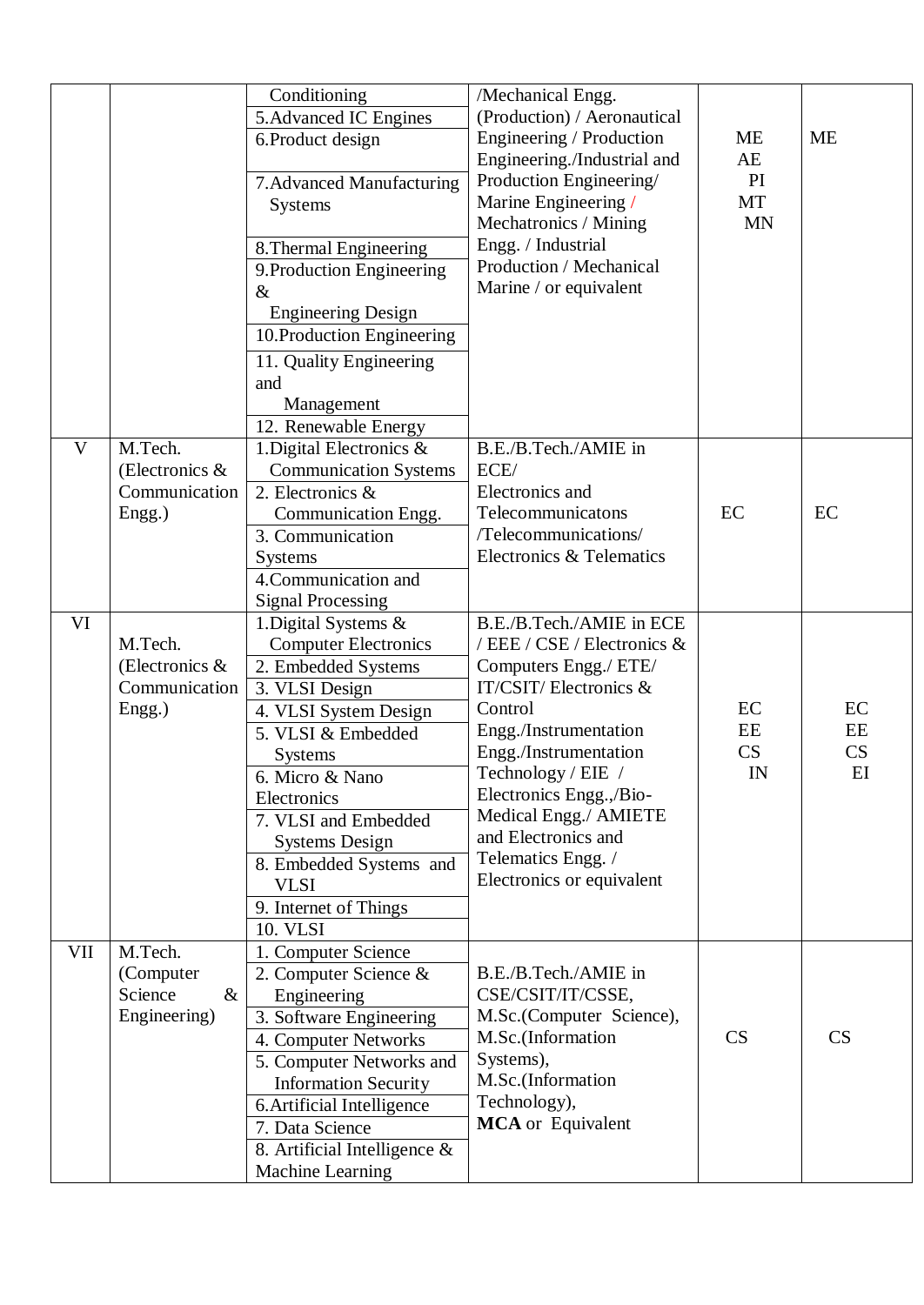|             |                | 9. Artificial Intelligence |                                                               |           |           |
|-------------|----------------|----------------------------|---------------------------------------------------------------|-----------|-----------|
|             |                | and Data Sciences          |                                                               |           |           |
| <b>VIII</b> | M.Tech.        | Environmental              | B.Tech /B.E./AMIE Degree                                      | <b>BT</b> | <b>BT</b> |
|             | (Inter-        | Engineering                | in Civil Engg./Chemical                                       | CE        | CE        |
|             | disciplinary   |                            | Engg./ Mechanical Engg./                                      | <b>CH</b> | <b>CH</b> |
|             | course offered |                            | Biotechnology/                                                | <b>ME</b> | ME        |
|             | by Chemical    |                            | <b>Biochemical</b>                                            | <b>MT</b> | MT        |
|             | Engineering)   |                            | Engg./Environmental Engg.                                     |           |           |
|             |                |                            | /Metallurgical                                                |           |           |
|             |                |                            | Engg./Mining                                                  |           |           |
|             |                |                            | Engg./Petroleum Engg./                                        |           |           |
|             |                |                            | Petroleum Technology /                                        |           |           |
|             |                |                            | Petrochemical Engg./                                          |           |           |
|             |                |                            | Petroleum Refining &                                          |           |           |
|             |                |                            | Petroleum Engg./                                              |           |           |
|             |                |                            | Pharmaceutical                                                |           |           |
|             |                |                            | Engg./Pharmaceutical                                          |           |           |
|             |                |                            | Technology or M.Sc/M.S.in                                     |           |           |
|             |                |                            | Applied Chemistry/                                            |           |           |
|             |                |                            | Environmental                                                 |           |           |
|             |                |                            | Chemistry/Industrial                                          |           |           |
|             |                |                            | Chemistry from a                                              |           |           |
|             |                |                            | recognized University.                                        |           |           |
| IX          | M.Tech.        |                            | B.E./B.Tech./AMIE in                                          | <b>ME</b> | <b>ME</b> |
|             | (Inter         |                            | Mechanical Engg.                                              |           |           |
|             | disciplinary   | <b>Energy Systems</b>      | /Automobile Engg.                                             | <b>CH</b> | <b>CH</b> |
|             | offered by     |                            | /Metallurgy/Industrial                                        |           |           |
|             | Mechanical     |                            | Engg.,/ Mechanical Engg.                                      | EE        | EE        |
|             | Engineering)   |                            | (Mechatronics),                                               |           |           |
|             |                |                            | /Mechanical Engg.                                             |           |           |
|             |                |                            | (Production)/ Aeronautical                                    |           |           |
|             |                |                            | <b>Engineering Production</b><br>Engineering. /Industrial and |           |           |
|             |                |                            | Production Engineering /                                      |           |           |
|             |                |                            | Mechatronics / Mining                                         |           |           |
|             |                |                            | Engg./Industrial                                              |           |           |
|             |                |                            | Production/Mechanical                                         |           |           |
|             |                |                            | Marine / or equivalent                                        |           |           |
|             |                |                            | B.E./B.Tech./AMIE in                                          |           |           |
|             |                |                            | Electrical & Electronics                                      |           |           |
|             |                |                            | Engg./ Electrical Engg. Or                                    |           |           |
|             |                |                            | Equivalent / B.E./ B.Tech. /                                  |           |           |
|             |                |                            | AMIE in Chemical Engg.                                        |           |           |
|             |                |                            | B.E. /B.Tech. Chemical                                        |           |           |
|             |                |                            | Engineering / AMICHE,                                         |           |           |
|             |                |                            | AMIE (CHCM)or                                                 |           |           |
|             |                |                            |                                                               |           |           |
|             |                |                            |                                                               |           |           |
|             |                |                            | Equivalent /Petroleum Engg<br>/Petroleum Tech./Petro-         |           |           |
|             |                |                            | Chemical Engg.                                                |           |           |